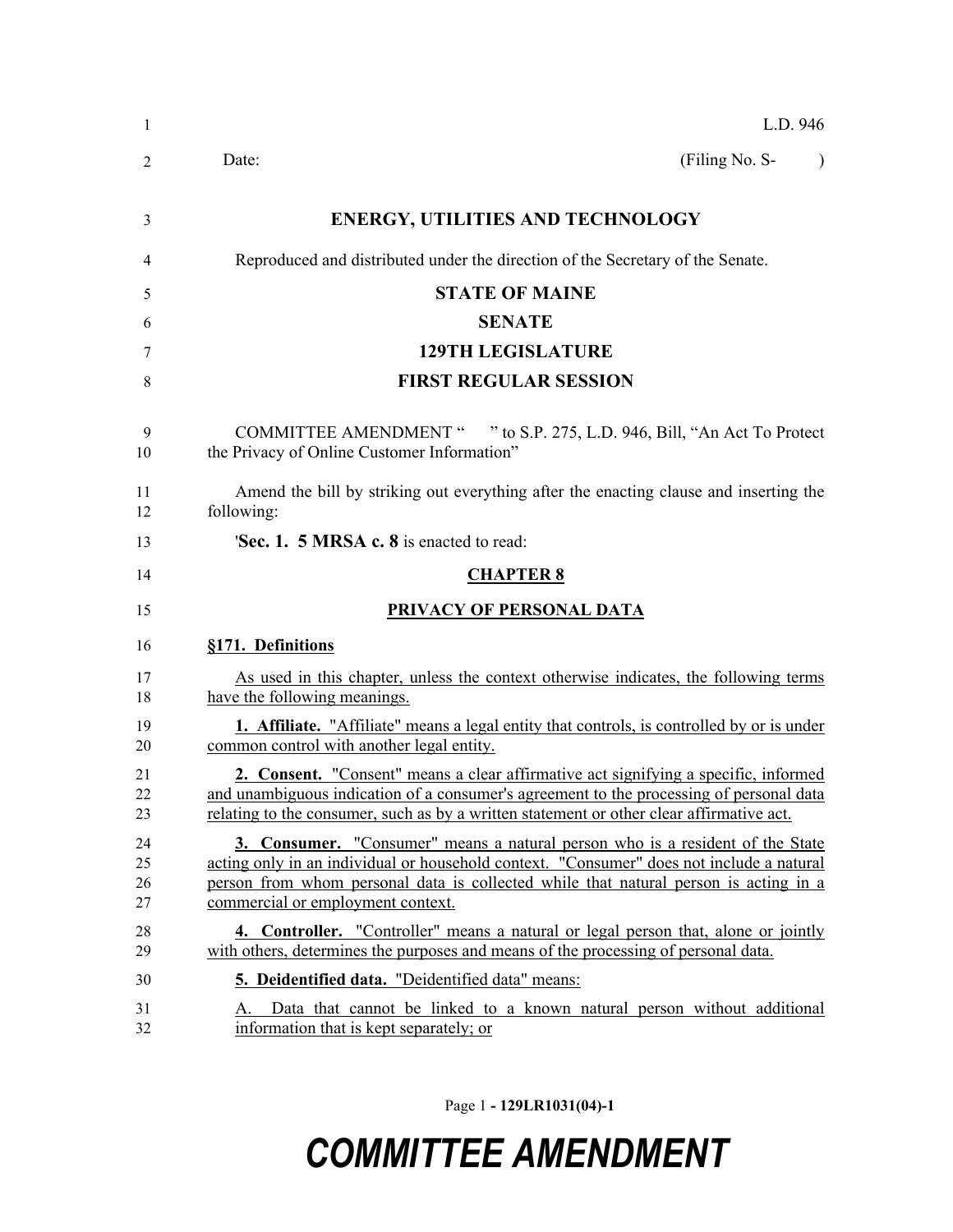| 1           | B. Data:                                                                                                                                                                                                                    |
|-------------|-----------------------------------------------------------------------------------------------------------------------------------------------------------------------------------------------------------------------------|
| 2<br>3      | That has been modified to a degree that the risk of reidentification of a<br>(1)<br>known natural person is small;                                                                                                          |
| 4           | (2) That is subject to a public commitment by the controller not to attempt to                                                                                                                                              |
| 5           | reidentify the data; and                                                                                                                                                                                                    |
| 6<br>7<br>8 | To which has been applied one or more enforceable controls to prevent<br>(3)<br>reidentification. Enforceable controls to prevent reidentification may include<br>legal, administrative, technical or contractual controls. |
| 9           | 6. Designated request address. "Designated request address" means an e-mail                                                                                                                                                 |
| 10          | address, online form, toll-free telephone number or other reasonable method that a                                                                                                                                          |
| 11          | consumer may use to request the information required to be provided pursuant to this                                                                                                                                        |
| 12          | chapter.                                                                                                                                                                                                                    |
| 13          | 7. Disclose. "Disclose" means to release, transfer, share, disseminate or otherwise                                                                                                                                         |
| 14          | communicate orally, in writing or by electronic or any other means to a 3rd party a                                                                                                                                         |
| 15          | consumer's personal data. "Disclose" does not include the disclosure of personal data by                                                                                                                                    |
| 16          | a controller to a 3rd party:                                                                                                                                                                                                |
| 17          | A. Under a written contract authorizing the 3rd party only to use or disclose the                                                                                                                                           |
| 18          | personal data to perform services on behalf of the controller;                                                                                                                                                              |
| 19          | B. Based on a good faith belief that disclosure is required to comply with applicable                                                                                                                                       |
| 20          | law, regulation, legal process or court order or is reasonably necessary to address                                                                                                                                         |
| 21          | fraud, risk management, security, an emergency or technical issues; to protect the                                                                                                                                          |
| 22          | controller's rights or property; or to protect against illegal activities; or                                                                                                                                               |
| 23          | C. In connection with a proposed or actual sale to or merger with the 3rd party,                                                                                                                                            |
| 24          | bankruptcy of the controller or sale of all or part of the controller's assets to the 3rd                                                                                                                                   |
| 25          | party.                                                                                                                                                                                                                      |
| 26          | <b>8. Online service.</b> "Online service" means an information service provided over the                                                                                                                                   |
| 27          | Internet that processes personal data.                                                                                                                                                                                      |
| 28          | 9. Personal data. "Personal data" means any information that is linked or                                                                                                                                                   |
| 29          | reasonably linkable to an identified or identifiable natural person. "Personal data" does                                                                                                                                   |
| 30          | not include deidentified data or publicly available information. For the purposes of this                                                                                                                                   |
| 31          | subsection, "publicly available information" means information that is lawfully made                                                                                                                                        |
| 32          | available from federal, state or local government records.                                                                                                                                                                  |
| 33          | 10. Process. "Process" means to collect, use, store, disclose, analyze, delete or                                                                                                                                           |
| 34          | modify personal data.                                                                                                                                                                                                       |
| 35          | 11. Processor. "Processor" means a natural or legal person that processes personal                                                                                                                                          |
| 36          | data on behalf of a controller.                                                                                                                                                                                             |
| 37          | 12. Sale. "Sale" means the exchange of personal data for monetary consideration by                                                                                                                                          |
| 38          | a controller to a 3rd party for purposes of licensing or selling personal data at the 3rd                                                                                                                                   |
| 39          | party's discretion to additional 3rd parties. "Sale" does not include:                                                                                                                                                      |
| 40          | A. The disclosure of personal data to a processor;                                                                                                                                                                          |

Page 2 **- 129LR1031(04)-1**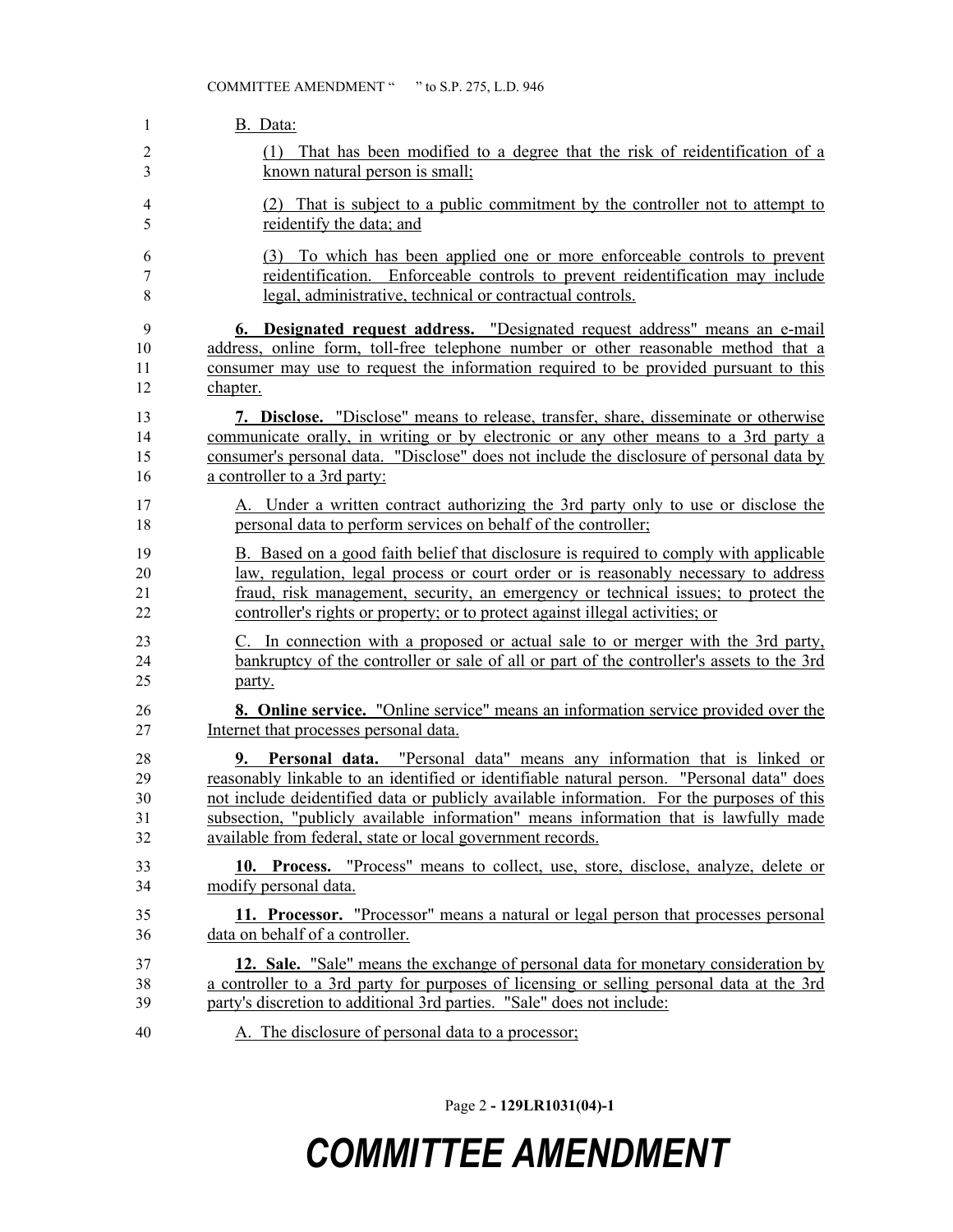| 1                    | B. The disclosure of personal data to a 3rd party with whom the consumer has a                                                                                                                                                                                                   |
|----------------------|----------------------------------------------------------------------------------------------------------------------------------------------------------------------------------------------------------------------------------------------------------------------------------|
| 2                    | direct relationship for purposes of providing a product or service requested by the                                                                                                                                                                                              |
| 3                    | consumer or otherwise in a manner that is consistent with a consumer's reasonable                                                                                                                                                                                                |
| 4                    | expectations considering the context in which the consumer provided the personal                                                                                                                                                                                                 |
| 5                    | data to the controller;                                                                                                                                                                                                                                                          |
| 6                    | C. The disclosure or transfer of personal data to an affiliate of the controller; or                                                                                                                                                                                             |
| 7                    | D. The disclosure of personal data to a 3rd party as an asset that is part of a merger,                                                                                                                                                                                          |
| $8\,$                | acquisition, bankruptcy or other transaction in which the 3rd party assumes control of                                                                                                                                                                                           |
| 9                    | all or part of the controller's assets.                                                                                                                                                                                                                                          |
| 10                   | 13. Sensitive data. "Sensitive data" means:                                                                                                                                                                                                                                      |
| 11                   | A. A social security number or financial information that would allow use of or                                                                                                                                                                                                  |
| 12                   | access to a consumer's bank or credit card account;                                                                                                                                                                                                                              |
| 13                   | B. Personal data revealing a person's religious beliefs, mental or physical health                                                                                                                                                                                               |
| 14                   | diagnosis, medical records, sexual history or sexual orientation;                                                                                                                                                                                                                |
| 15                   | C. Genetic or biometric data that can uniquely identify a natural person; or                                                                                                                                                                                                     |
| 16                   | D. The personal data of a child under 13 years of age.                                                                                                                                                                                                                           |
| 17                   | 14. Third party. "Third party" means a natural or legal person, public authority,                                                                                                                                                                                                |
| 18                   | agency or body other than the consumer, the controller, the processor of the controller or                                                                                                                                                                                       |
| 19                   | an affiliate of the processor or of the controller.                                                                                                                                                                                                                              |
| 20                   | 15. Verified request. "Verified request" means a request made by a consumer to                                                                                                                                                                                                   |
| 21                   | exercise a right or rights set forth in this chapter that can be reasonably authenticated by                                                                                                                                                                                     |
| 22                   | the controller using commercially reasonable means.                                                                                                                                                                                                                              |
| 23                   | §172. Consumer rights                                                                                                                                                                                                                                                            |
| 24                   | <b>1. Right to transparency.</b> A controller that collects personal data through the                                                                                                                                                                                            |
| 25                   | Internet about consumers who use or visit its commercial website or online service shall,                                                                                                                                                                                        |
| 26                   | in the controller's customer service agreement or incorporated addendum or any other                                                                                                                                                                                             |
| 27                   | readily available mechanism accessible to the consumer, provide a notice that:                                                                                                                                                                                                   |
| 28                   | A. Identifies all categories of personal data that the controller or the controller's                                                                                                                                                                                            |
| 29                   | processor processes about individual consumers collected through its commercial                                                                                                                                                                                                  |
| 30                   | website or online service;                                                                                                                                                                                                                                                       |
| 31                   | B. Identifies all categories of 3rd parties to whom the controller may disclose that                                                                                                                                                                                             |
| 32                   | personal data;                                                                                                                                                                                                                                                                   |
| 33<br>34<br>35<br>36 | Discloses whether a 3rd party may collect personal data about an individual<br>C.<br>consumer's online activities over time and across different commercial websites or<br>online services when the consumer uses the commercial website or online service of<br>the controller; |
| 37                   | D. Provides a description of the procedure for an individual consumer who uses or                                                                                                                                                                                                |
| 38                   | visits the commercial website or online service to review and request changes to                                                                                                                                                                                                 |
| 39                   | inaccurate personal data that is collected by the controller as a result of the                                                                                                                                                                                                  |
| 40                   | consumer's use or visits to the commercial website or online service;                                                                                                                                                                                                            |

Page 3 **- 129LR1031(04)-1**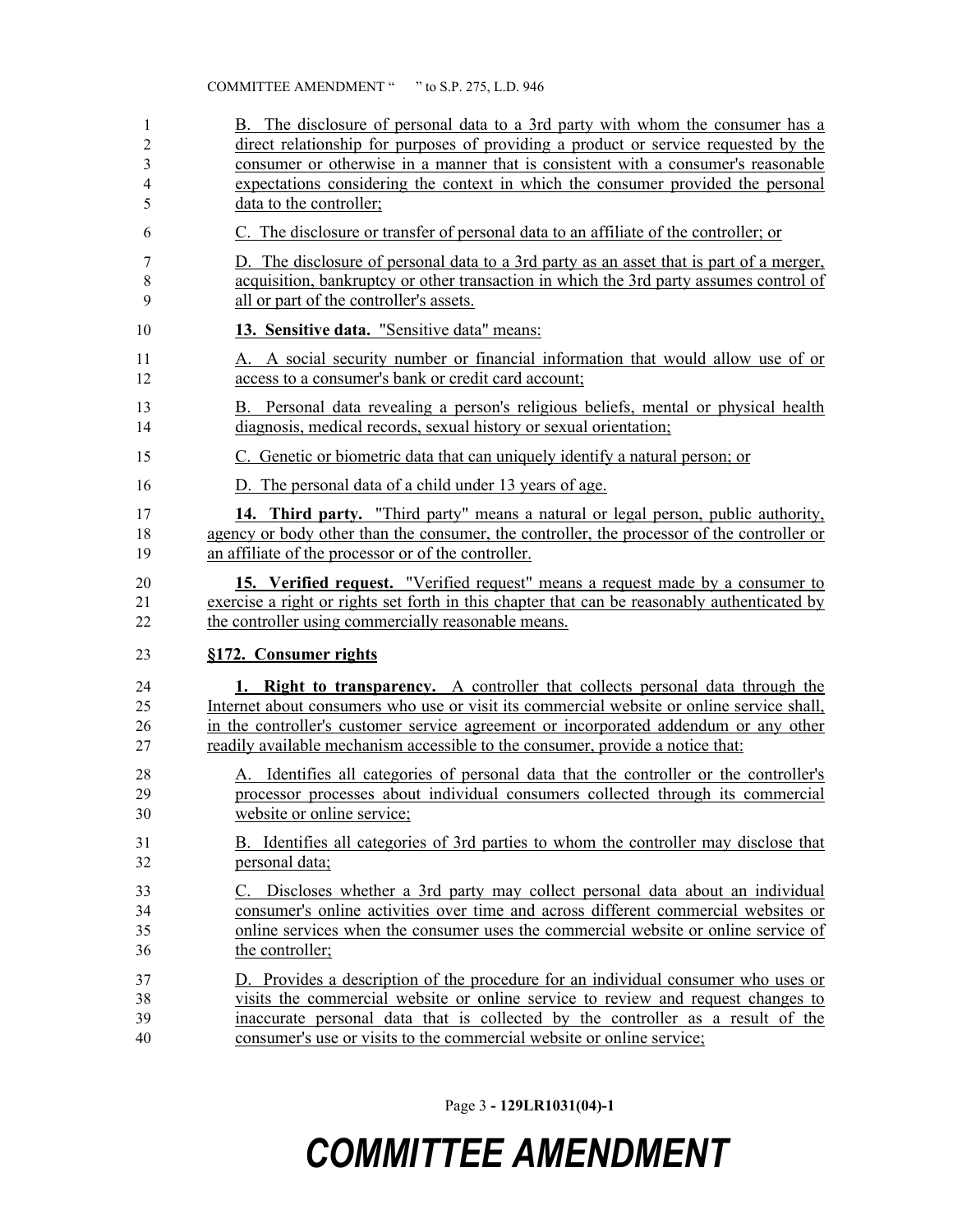E. Describes the procedure by which the controller notifies consumers who use or visit its commercial website or online service of material changes to the notice required to be made available through this subsection; F. States the effective date of the notice; and G. Provides a description of a consumer's rights, as required by this chapter, accompanied by one or more designated request addresses. **2. Right to know.** A controller that sells a consumer's personal data collected 8 through the consumer's use of or visit to the controller's commercial website or online service shall make the following information available to the consumer free of charge upon receipt of a verified request from the consumer: A. All categories of the consumer's personal data that were sold; and B. All categories of 3rd parties that received the consumer's personal data through a sale of the consumer's personal data by the controller. **3. Right to opt out of sale of personal data.** A controller that sells the personal data of a consumer collected through the consumer's use of or visit to the controller's commercial website or online service shall clearly and conspicuously post on its commercial website or online service a designated request address or link to the designated request address through which a consumer may opt out of the sale of the consumer's personal data to 3rd parties by making a verified request. A controller may not require a consumer to establish an account with the controller in order to opt out of the sale of the consumer's personal data. **§173. Risk assessments for use of personal data 1. Risk assessment required.** A controller shall conduct a risk assessment of each processing activity performed by the controller or the controller's processor that involves personal data. A controller shall conduct an additional risk assessment any time there is a change in processing that materially increases the risk to consumers. The risk assessment must take into account the category of personal data being processed by the controller or the controller's processor, including the extent to which the personal data is sensitive data or otherwise sensitive in nature, and the context in which the personal data is being processed. Risk assessments conducted under this subsection must identify and weigh the benefits that may flow directly and indirectly from the processing to the controller, the consumer, other stakeholders and the public against the potential risks to the rights of consumers associated with such processing, as mitigated by safeguards that can be 34 employed by the controller or the controller's processor to reduce such risks. The use of deidentified data and the reasonable expectations of consumers, as well as the context of the processing and the relationship between the controller and the consumer whose personal data is processed, must factor into the risk assessment. The controller shall make the results of a risk assessment available to the Attorney General upon request. A risk assessment conducted under this subsection is confidential and not a public record pursuant to Title 1, section 402, subsection 3. **2. Consumer consent requirements.** If the risk assessment conducted under subsection 1 determines that the potential risks to consumer privacy are substantial and

Page 4 **- 129LR1031(04)-1**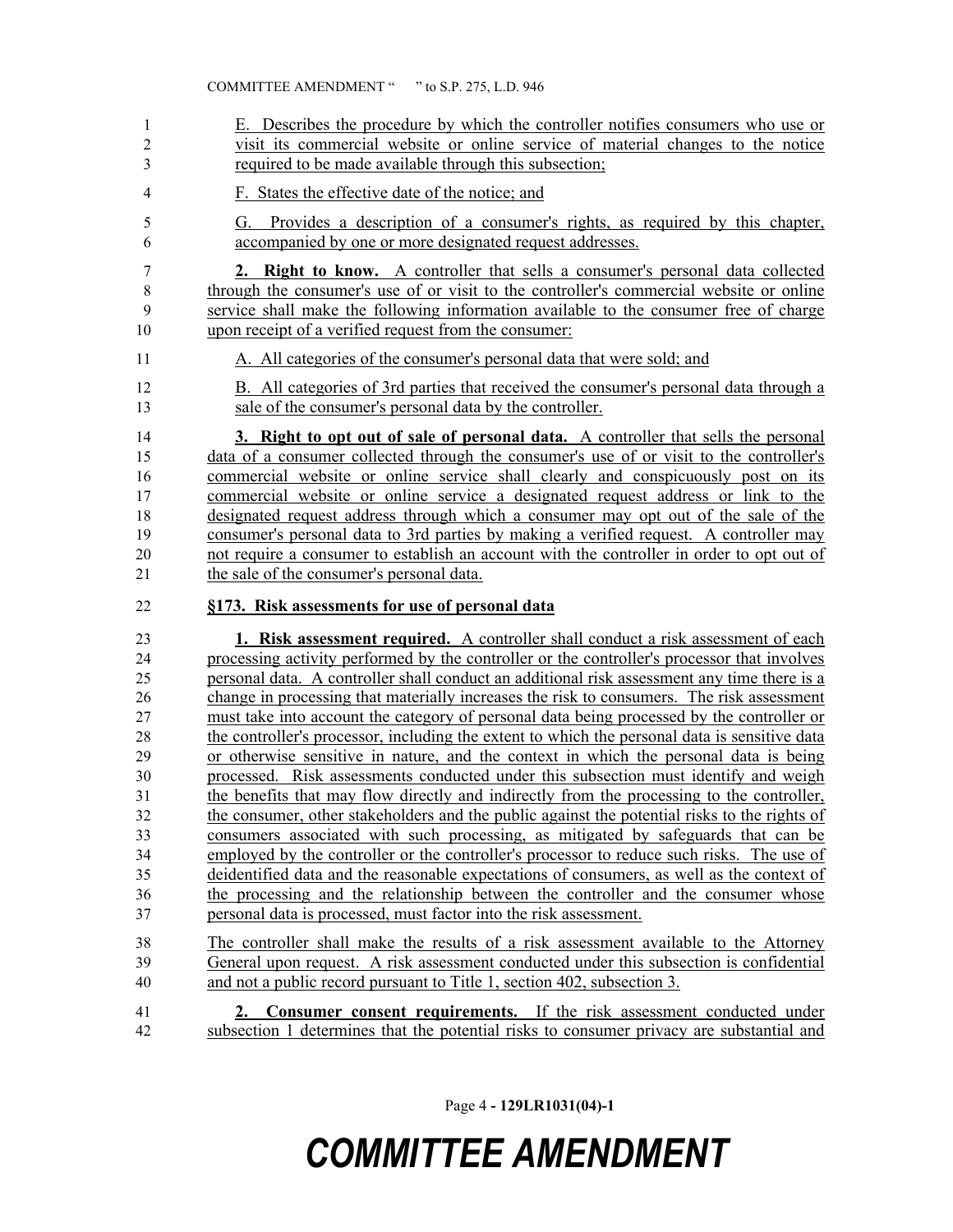outweigh the interests of the controller, the consumer, other stakeholders and the public in the processing of the personal data of the consumer, the controller may engage in such processing only if the consumer provides consent to the processing or if the processing is covered by an exemption or limitation under section 175. Processing of personal data for a business purpose is presumed to be permissible unless it involves the processing of sensitive data and the risk of processing cannot be reduced through the use of appropriate administrative and technical safeguards. To the extent the controller seeks consumer consent for processing, the consent must be as easy to withdraw as to give.

#### **§174. Response to verified requests**

 A controller that receives a verified request from a consumer through a designated 11 request address under this chapter shall provide a response to the consumer within 60 days of the controller's authentication of the request. Upon an authenticated verified request from a consumer for information pertaining to sales of personal data, a controller shall provide the consumer information pertaining to all sales of the consumer's personal data pursuant to this chapter that occurred in the 12 months prior to the date of the consumer's verified request. This section does not apply to personal data disclosed or sold prior to July 1, 2021.

#### **§175. Exemptions and limitations**

- **1. Restrictions limited.** Nothing in this chapter restricts a controller's or processor's ability to:
- A. Comply with federal, state or local laws, rules or regulations;
- B. Comply with a civil, criminal or regulatory inquiry, investigation, subpoena or summons by federal, state, local or other governmental authorities;
- C. Cooperate with law enforcement agencies concerning conduct or activity that the controller or processor reasonably and in good faith believes may violate federal, state or local law;
- D. Investigate, exercise or defend legal claims;
- E. Protect the vital interests of the consumer or of another natural person;
- F. Prevent, detect or respond to identity theft, fraud or other malicious or illegal activity, safeguard intellectual property rights or verify identities; or
- G. Assist another entity with any of the activities set forth in paragraphs A to F.
- **2. Requirements limited.** Nothing in this chapter requires a controller or processor to reidentify deidentified data or to collect, retain, use, link or combine personal data concerning a consumer that the controller or processor would not otherwise collect, retain, use, link or combine in the ordinary course of business.
- **3. Application limited.** Nothing in this chapter applies to:
- A. Personal data collected, processed, sold or disclosed pursuant to the federal Driver's Privacy Protection Act of 1994, 18 United States Code, Sections 2721 to 2725 (2019); or

Page 5 **- 129LR1031(04)-1**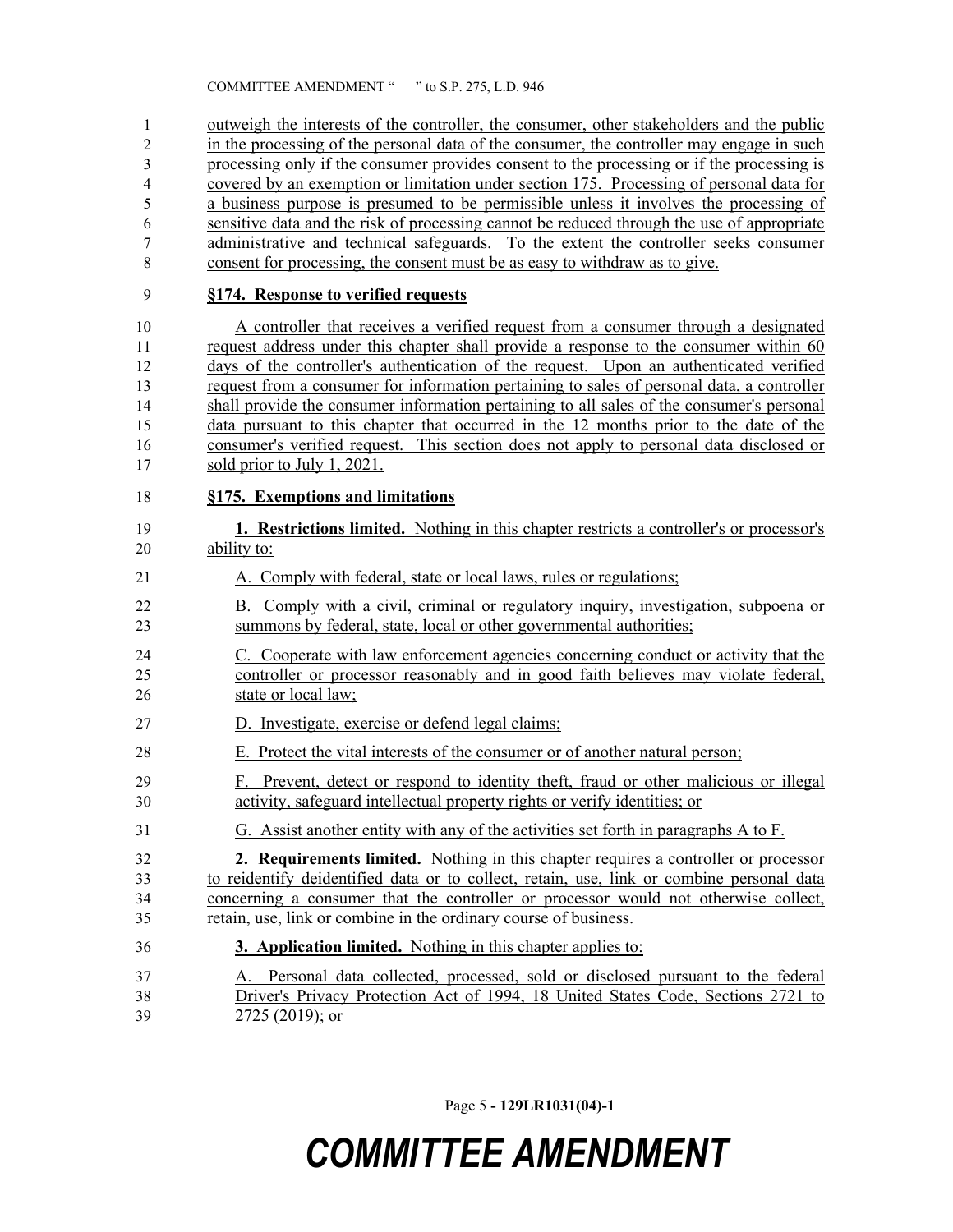B. The sale or provision of personal data to or from a consumer reporting agency if that data is reported in, or used to generate, a consumer report as defined by 15 United States Code, Section 1681a(d) as long as use of that data is limited in accordance with the federal Fair Credit Reporting Act, 15 United States Code, Sections 1681 to 1681x (2019).

### **§176. Enforcement**

 The Attorney General has exclusive authority to enforce this chapter. Whenever the Attorney General has reason to believe that a controller is not complying with any requirement of this chapter, the Attorney General may provide written notice of the alleged violation to the controller. If the controller fails to cure the alleged violation within 30 days of receipt of the notice, the Attorney General may bring an action in the 12 name of the State against the controller to restrain by temporary or permanent injunction any failure to comply with this chapter, and the court may make such other orders or judgments as may be necessary to restore to any person who has suffered any ascertainable loss by reason of the failure to comply any money or property, real or personal, that may have been acquired by means of the failure to comply. Nothing in this chapter serves as the basis or grounds for a private right of action under this or any other law.

 **Sec. 2. Appropriations and allocations.** The following appropriations and allocations are made.

#### **ATTORNEY GENERAL, DEPARTMENT OF THE**

#### **Administration - Attorney General 0310**

 Initiative: Establishes one Assistant Attorney General position and one Cyber Investigator position and provides funding for related All Other costs.

| 25 | <b>GENERAL FUND</b>           | 2019-20   | $2020 - 21$ |
|----|-------------------------------|-----------|-------------|
| 26 | POSITIONS - LEGISLATIVE COUNT | 2.000     | 2.000       |
| 27 | <b>Personal Services</b>      | \$194,595 | \$267,244   |
| 28 | All Other                     | \$7.119   | \$9,492     |
| 29 |                               |           |             |
| 30 | <b>GENERAL FUND TOTAL</b>     | \$201,714 | \$276,736   |

**Sec. 3. Effective date.** This Act takes effect July 1, 2021.'

 Amend the bill by relettering or renumbering any nonconsecutive Part letter or section number to read consecutively.

**SUMMARY**

 This amendment replaces the bill. The amendment includes a transparency requirement under which a controller, defined as a person who controls personal data collected through the Internet about individual consumers who use or visit the controller's website or online service, is required to make certain disclosures to the consumers regarding the categories of data that are processed, the manner in which the data may be

Page 6 **- 129LR1031(04)-1**